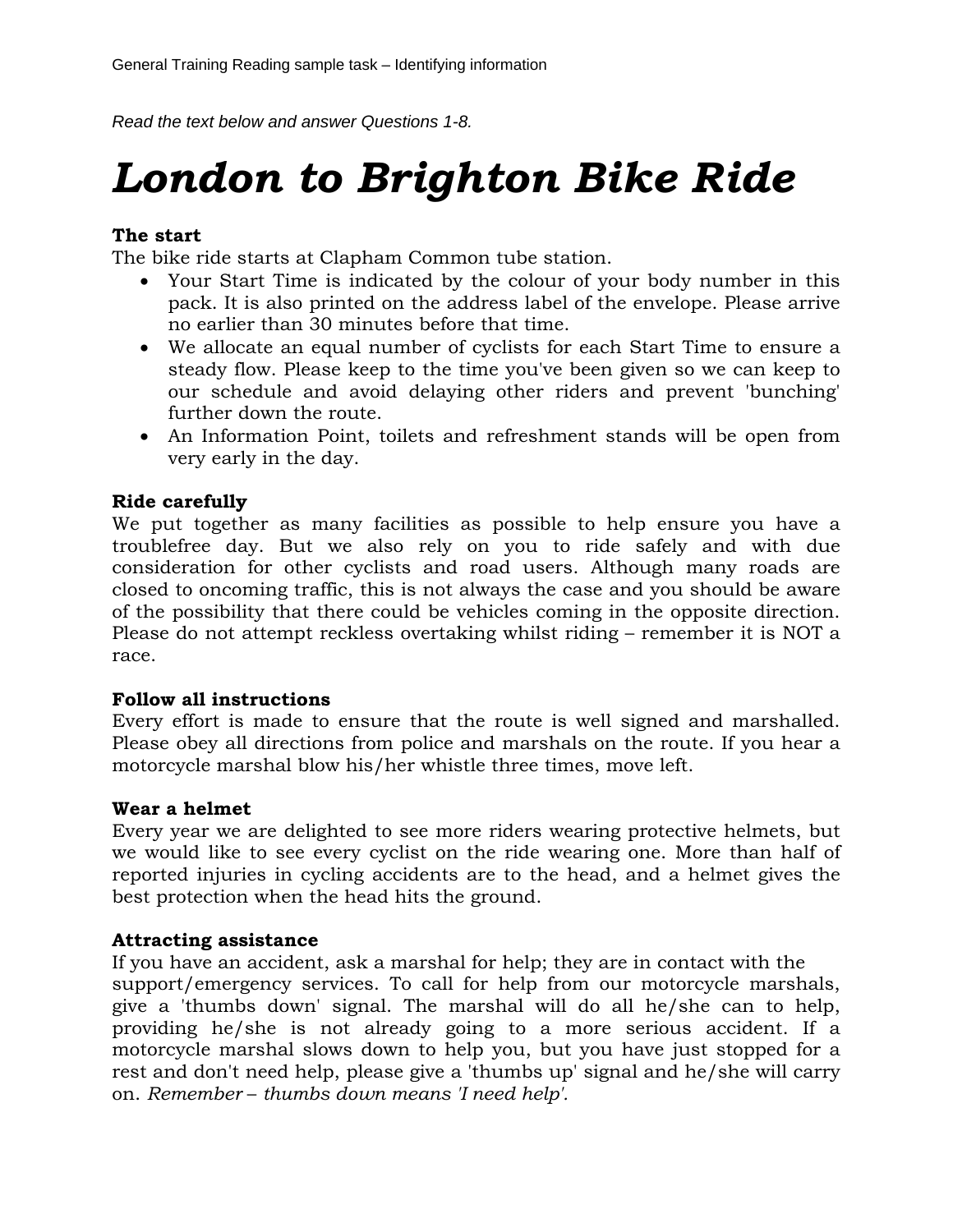#### **In case of breakdown**

Refer to your route map and make your way to a Mechanics Point. Mechanical assistance is free when you show your Rider Identity Card; you just pay for the parts.

#### **Refreshment stops**

Look out for these along the route. Most are organised by voluntary clubs and their prices give you real value for money. They are also raising money for their local communities and the British Heart Foundation, so please give them your support.

#### **Rain or shine – be prepared**

In the event of very bad weather, watch out for signs to wet weather stations en route. Good waterproofs, like a cycle cape, are essential. Our first aid staff can only supply bin liners and by the time you get one you may be very wet. However, the English summer is unpredictable – it may also be hot, so don't forget the sun protection cream as well!

## **If you have to drop out**

We will try to pick up your bike for you on the day. Call Bike Events (01225 310859) no more than two weeks after the ride to arrange collection. Sorry, we cannot guarantee this service nor can we accept liability for any loss or damage to your bike. Bike Events will hold your bike for three months, after which it may be disposed of. You will be charged for all costs incurred in returning your cycle.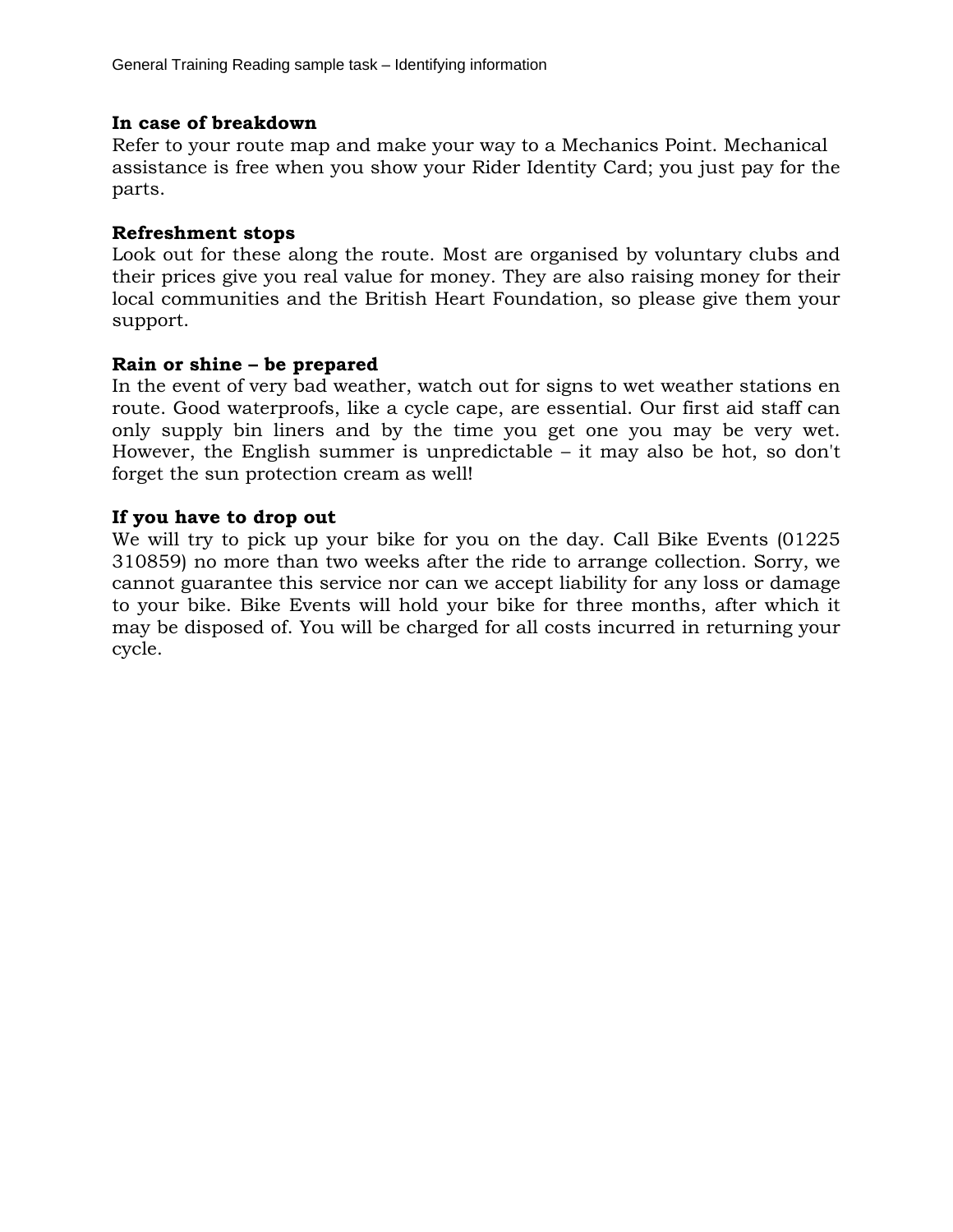General Training Reading sample task – Identifying information

## *Questions 1 – 8*

Do the following statements agree with the information given in the text?

*In boxes 1-8 on your answer sheet, write* 

| TRUE             | if the statement agrees with the information |
|------------------|----------------------------------------------|
| <b>FALSE</b>     | if the statement contradicts the information |
| <b>NOT GIVEN</b> | if there is no information on this           |

- **1** You should not arrive more than half an hour before your allocated starting time.
- **2** Your Rider Identity Card will be sent to you before the event.
- **3** Some roads may have normal traffic flow on them.
- **4** Helmets are compulsory for all participants.
- **5** Refreshments are free to all participants during the ride.
- **6** If you need a rest you must get off the road.
- **7** First aid staff can provide cycle capes.
- **8** Bike Events will charge you for the return of your bike.